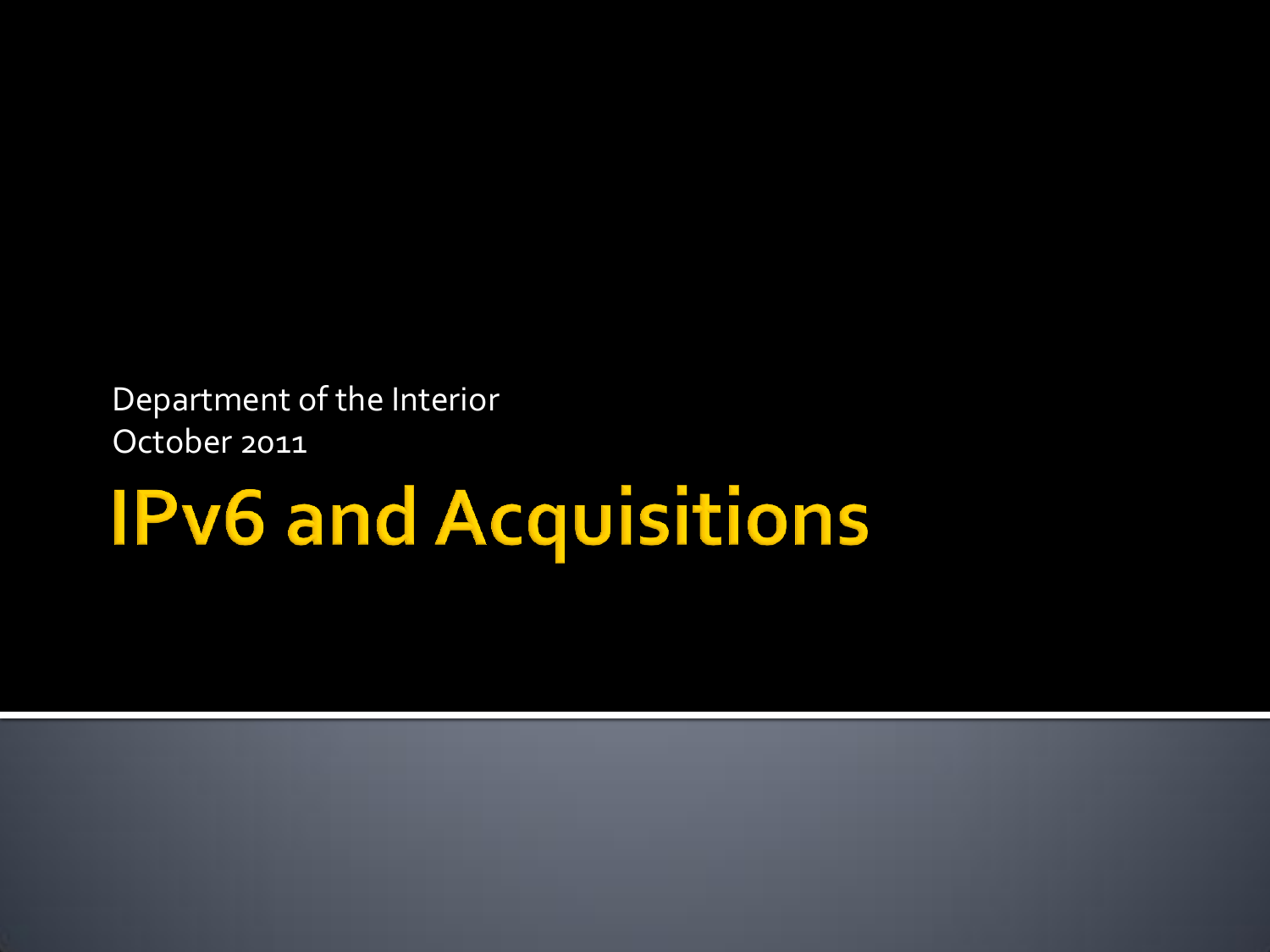#### **Presentation Overview**

- **IFV6** requirements in the Federal Acquisition Regulations (FAR)
- **Dur Strategy**
- **E** Communicating our Strategy
	- **Definitions used in the Department of the Interior** (DOI)
	- **Process Map**
	- **Roles and Responsibilities**
	- **Exception Process**
- **Some Observations**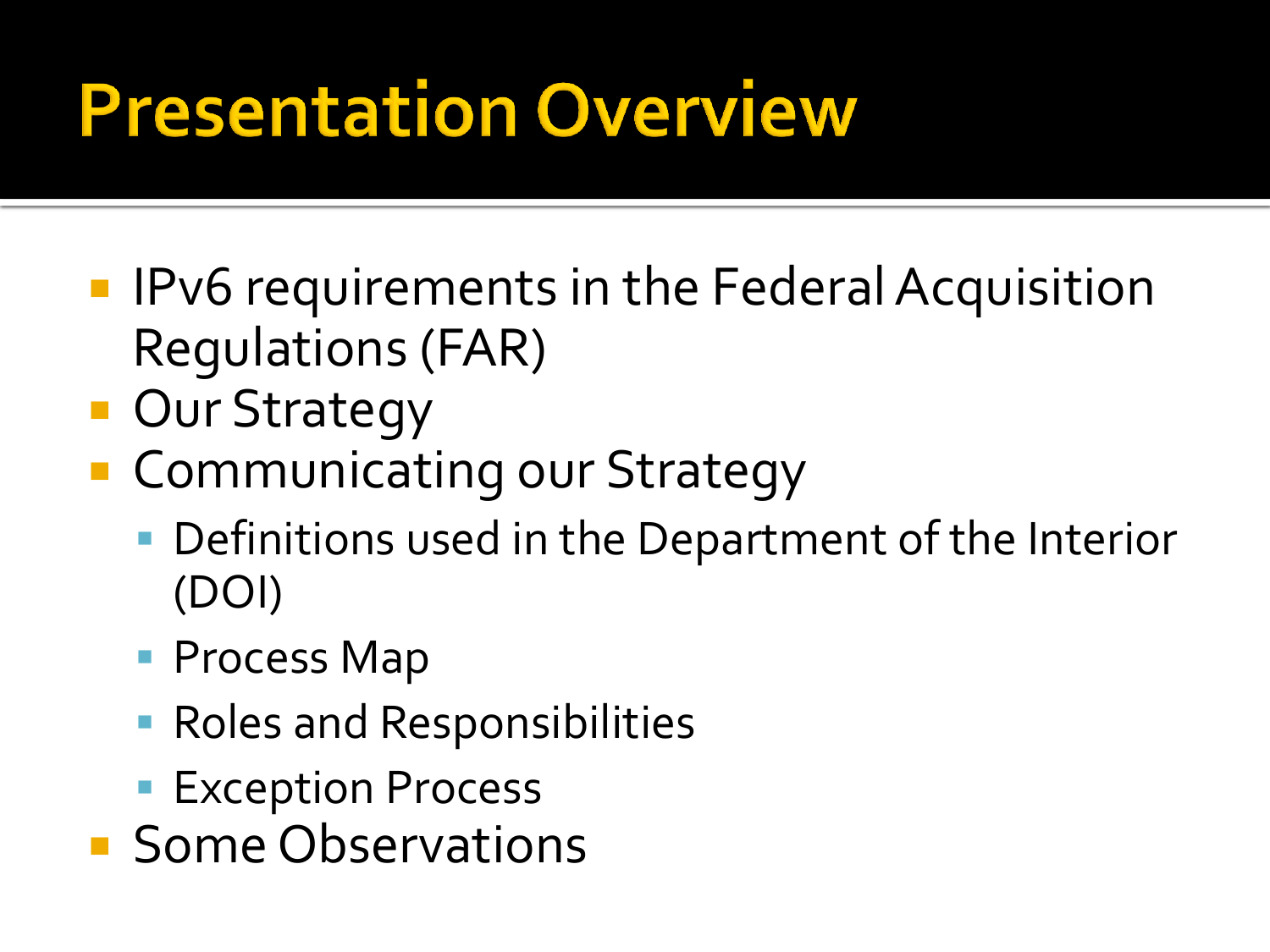#### **FAR Part 7**

#### FAR 7.1 –Acquisition Plans

FAR 7.105 Contents of written acquisition plans FAR  $7.105(b)$  – Plan of action

 $FAR$  7.105(b)(5) – Acquisition Considerations

(iii) For information technology acquisitions using Internet Protocol, discuss whether the requirements documents include the Internet Protocol compliance requirements specified in [11.002](https://www.acquisition.gov/far/current/html/Subpart 11_1.html)(g) or a waiver of these requirements has been granted by the agency's Chief Information Officer.

> *Waivers are case by case. More later.*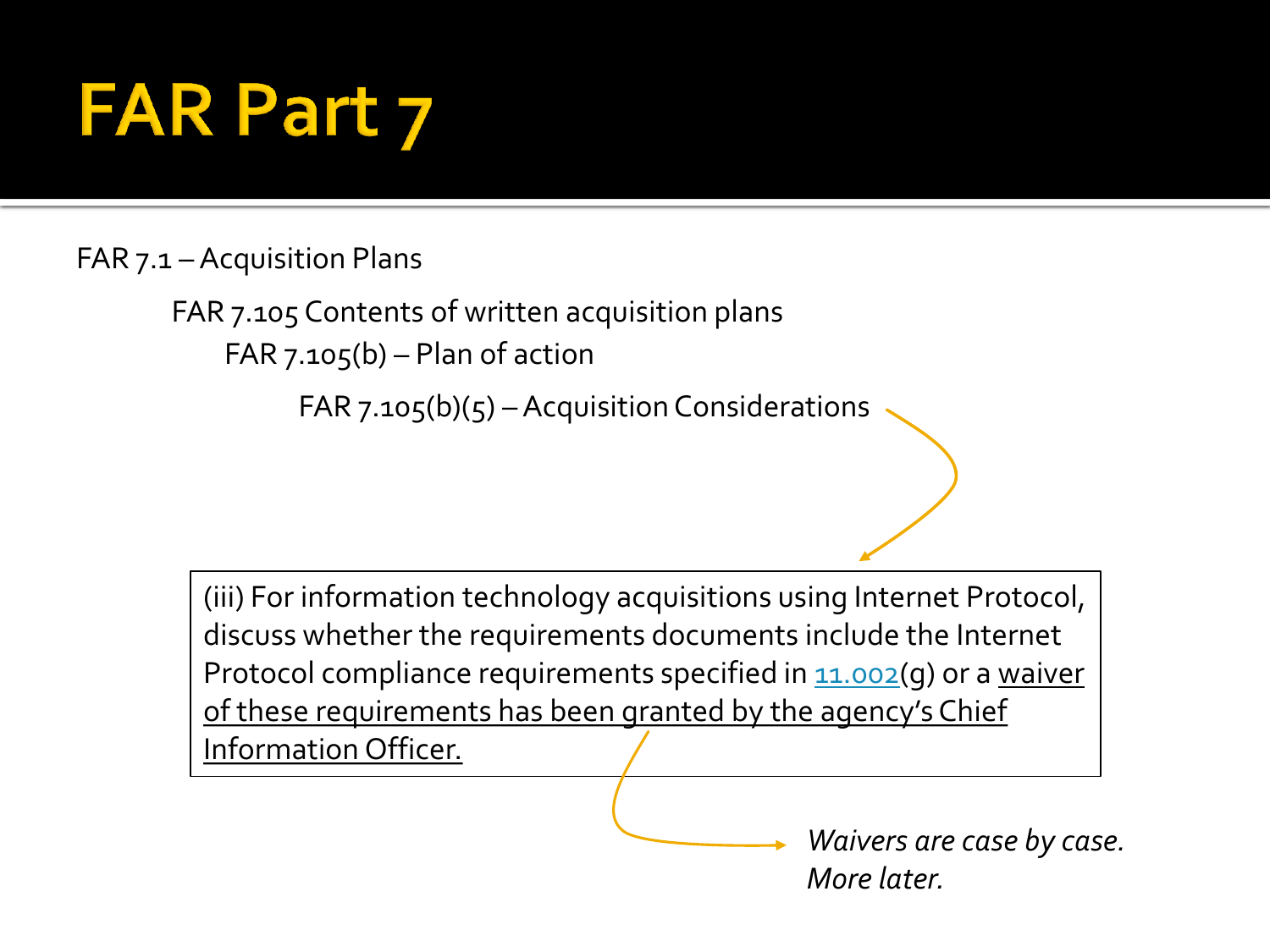#### **FAR Part 11**

FAR 11 – Describing Agency Needs

FAR 11.002 - Policy

FAR 11.002(g)

(g) Unless the agency Chief Information Officer waives the requirement, when acquiring information technology using Internet Protocol, the requirements documents must include reference to the appropriate technical capabilities defined in the **USGv6 Profile** (NIST Special Publication 500-267) and the corresponding declarations of conformance defined in the USGv6 Test Program. The applicability of IPv6 to agency networks, infrastructure, and applications specific to individual acquisitions will be in accordance with the agency's Enterprise Architecture (see OMB Memorandum M-05-22 dated August 2, 2005).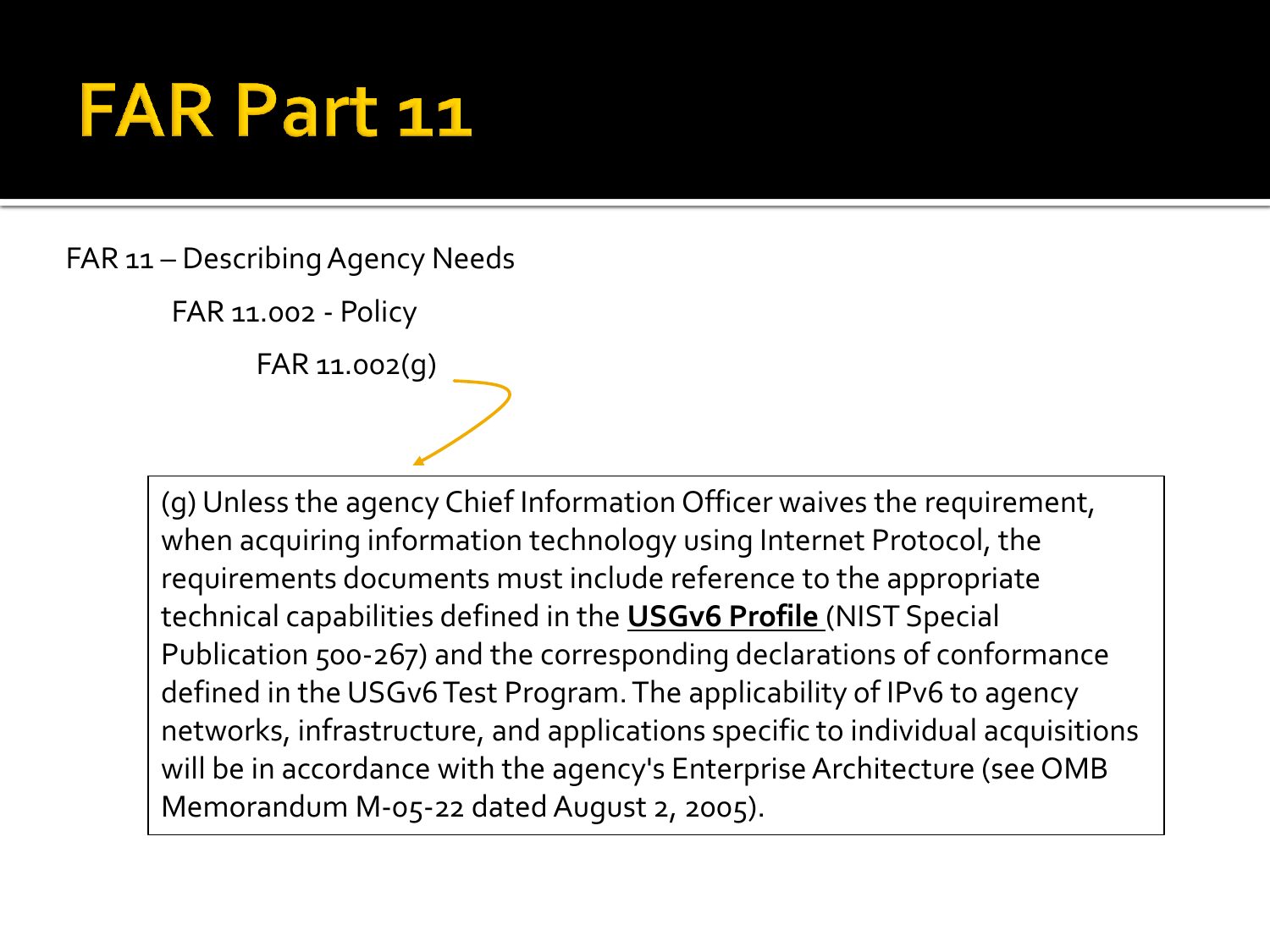#### **FAR Part 12**

FAR 12.2 – Special Requirements for the Acquisition of Commercial Items

12.202 Market research and description of agency need.

(iii) For information technology acquisitions using Internet Protocol, discuss whether the requirements documents include the Internet Protocol compliance requirements specified in  $1.002$ (g) or a waiver of these requirements has been granted by the agency's Chief Information Officer.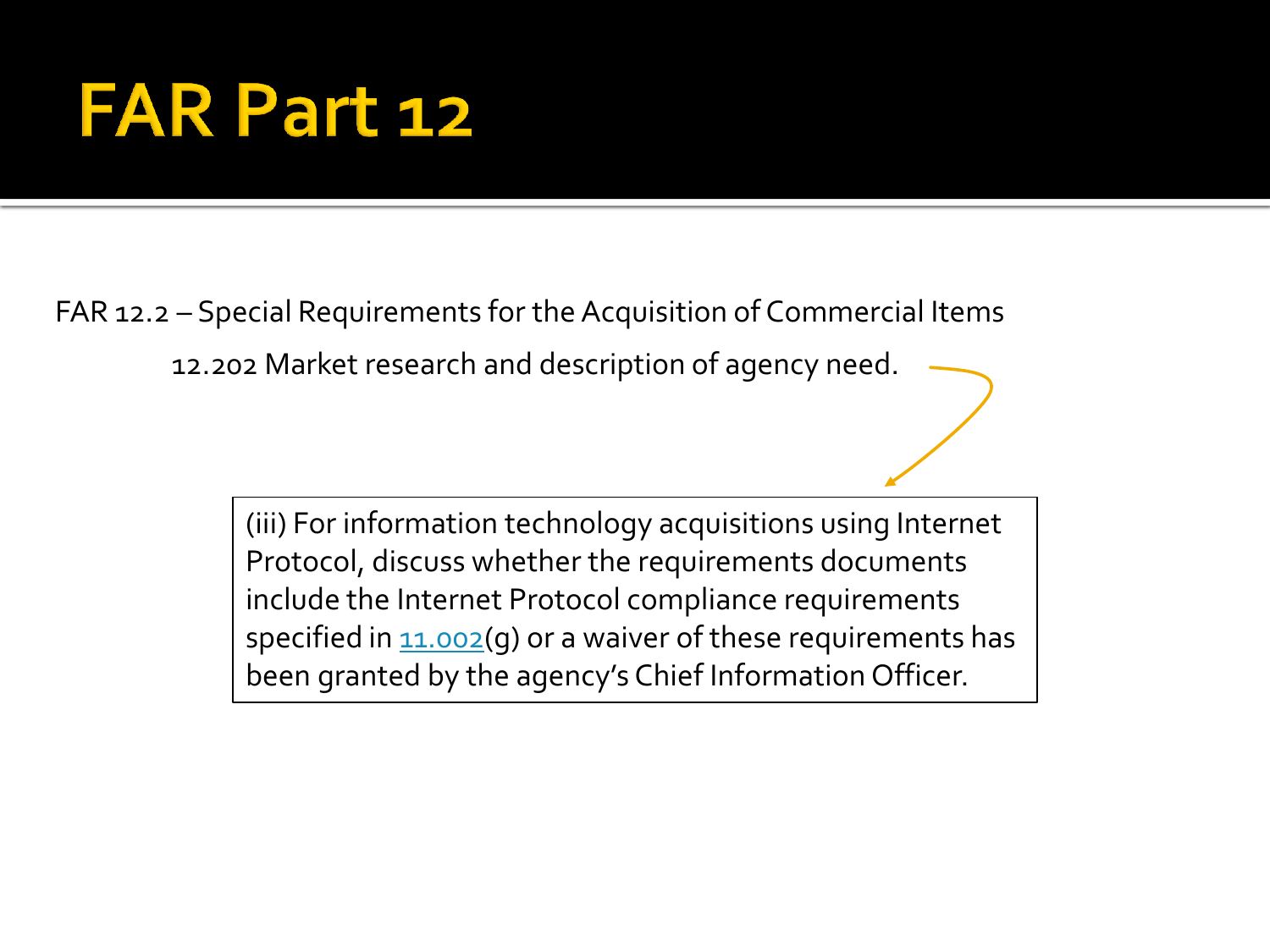|                                                                                                                       |             |         | usgv6-v1-sdoc-v1.5.xls [Read-Only] [Compatibility Mode]                                                                                |                                            |   |                 |   |                          |                                      |                     |                                  |
|-----------------------------------------------------------------------------------------------------------------------|-------------|---------|----------------------------------------------------------------------------------------------------------------------------------------|--------------------------------------------|---|-----------------|---|--------------------------|--------------------------------------|---------------------|----------------------------------|
|                                                                                                                       | A.          | в       | c.                                                                                                                                     | Ε                                          | F | G.              | H |                          | J                                    |                     |                                  |
|                                                                                                                       | 11          |         |                                                                                                                                        |                                            |   |                 |   |                          |                                      |                     | USGv6-v1 SDOC-v1.5<br>Page 2     |
|                                                                                                                       |             |         | Suppliers Declaration of Conformity for USGv6 Products: Declared Capabilities and Test Results Summary                                 |                                            |   |                 |   |                          |                                      |                     |                                  |
| $\mathbf{2}$                                                                                                          | Product Id: |         | Stack Id:                                                                                                                              |                                            |   |                 |   |                          |                                      |                     |                                  |
| 3                                                                                                                     |             |         |                                                                                                                                        | Context /<br><b>Supported Capabilities</b> |   |                 |   |                          | <b>USGv6 Testing Program Results</b> |                     |                                  |
|                                                                                                                       | Spec?       |         |                                                                                                                                        | Configuration                              |   |                 |   | <b>Test Suite</b>        | Test Lab / Result ID, Note #, or     | <b>Test Suite</b>   | Test Lab / Result ID, Note #, or |
|                                                                                                                       | Reference   | Section | <b>USGv6-v1 Profile Requirements</b>                                                                                                   | <b>Option</b>                              |   | Host Router NPD |   | Conformance/NPD          | Component Ref                        | Interoperability    | Component Ref                    |
| 5<br>6                                                                                                                | SP500-267   |         | <b>6.1   IPv6 Basic Requirements</b><br>support of IPv6 base (IPv6;ICMPv6;PMTU;ND)                                                     | IPv6-Base                                  |   |                 |   | Basic v1." C             |                                      | Basic V1." I        |                                  |
| 7                                                                                                                     |             |         | support of stateless address auto-configuration                                                                                        | <b>SLAAC</b>                               |   |                 |   | SLAAC-V1." C             |                                      | <b>SLAAC-V1.0 I</b> |                                  |
| 8                                                                                                                     |             |         | support of SLAAC privacy extensions.                                                                                                   | PrivAddr                                   |   |                 |   | Self Test                |                                      | Self Test           |                                  |
| 9                                                                                                                     |             |         | support of stateful (DHCP) address auto-                                                                                               | DHCP-Client                                |   |                 |   | Self Test                |                                      | DHCP Client v1."    |                                  |
| 10                                                                                                                    |             |         | support of automated router prefix delegation                                                                                          | <b>DHCP-Prefix</b>                         |   |                 |   | Self Test                |                                      | Self Test           |                                  |
| 11                                                                                                                    |             |         | support of neighbor discovery security extensions                                                                                      | <b>SEND</b>                                |   |                 |   | Self Test                |                                      | Self Test           |                                  |
| 12 <sub>12</sub>                                                                                                      | SP500-267   | 6.6     | <b>Addressing Requirements</b>                                                                                                         |                                            |   |                 |   |                          |                                      |                     |                                  |
| 13                                                                                                                    |             |         | support of addressing architecture regts                                                                                               | Addr-Arch                                  |   |                 |   | Addr Arch v1." C         |                                      | Addr Arch v1." I    |                                  |
| 14                                                                                                                    |             |         | support of cryptographically generated addresses                                                                                       | CGA                                        |   |                 |   | Self Test                |                                      | Self Test           |                                  |
| 15                                                                                                                    | SP500-267   | 6.7     | <b>IP Security Requirements</b>                                                                                                        |                                            |   |                 |   |                          |                                      |                     |                                  |
| 16                                                                                                                    |             |         | support of the IP security architecture                                                                                                | IPsecv3                                    |   |                 |   | IPsecv3 v1. C            |                                      | IPsecv3 v1. I       |                                  |
| 17                                                                                                                    |             |         | support for automated key management                                                                                                   | IKEv2                                      |   |                 |   | IKEv2 v1. C              |                                      | <b>IKEv2v1.0 I</b>  |                                  |
| 18                                                                                                                    |             |         | support for encapsulating security payloads in IP                                                                                      | ESP                                        |   |                 |   | ESPv3_v1."_C             |                                      | ESP v1." I          |                                  |
| 19                                                                                                                    | SP500-267   | 6.11    | <b>Application Requirements</b>                                                                                                        |                                            |   |                 |   |                          |                                      |                     |                                  |
| 20                                                                                                                    |             |         | support of DNS client/resolver functions                                                                                               | <b>DNS-Client</b>                          |   |                 |   | Self Test                |                                      | Self Test           |                                  |
| 21                                                                                                                    |             |         | support of Socket application program interfaces                                                                                       | SOCK                                       |   |                 |   | Self Test                |                                      | Self Test           |                                  |
| 22                                                                                                                    |             |         | support of IPv6 uniform resource identifiers                                                                                           | URI                                        |   |                 |   | Self Test                |                                      | Self Test           |                                  |
| 23                                                                                                                    |             |         | support of a DNS server application                                                                                                    | <b>DNS-Server</b>                          |   |                 |   | Self Test                |                                      | Self Test           |                                  |
| 24                                                                                                                    |             |         | support of a DHCP server application                                                                                                   | DHCP-Server                                |   |                 |   | Self Test                |                                      | DHCP_Serv_v1."      |                                  |
| 25                                                                                                                    | SP500-267   | 6.2     | <b>Routing Protocol Requirements</b>                                                                                                   | <b>IGW</b>                                 |   |                 |   |                          |                                      |                     |                                  |
| 26<br>27                                                                                                              |             |         | support of the intra-domain (interior) routing                                                                                         | <b>EGW</b>                                 |   |                 |   | Self Test                |                                      | OSPFv3 v1." I       |                                  |
| 28                                                                                                                    | SP500-267   | 6.4     | support for inter-domain (exterior) routing protocols<br><b>Transition Mechanism Requirements</b>                                      |                                            |   |                 |   | Self Test                |                                      | <b>BGP v1. I</b>    |                                  |
| 29                                                                                                                    |             |         | support of interoperation with IPv4-only systems                                                                                       | IPv4                                       |   |                 |   | Self Test                |                                      | Self Test           |                                  |
| 30                                                                                                                    |             |         | support of tunneling IPv6 over IPv4 MPLS services                                                                                      | 6PE                                        |   |                 |   | Self Test                |                                      | Self Test           |                                  |
| 31                                                                                                                    | SP500-267   | 6.8     | <b>Network Management Requirements</b>                                                                                                 |                                            |   |                 |   |                          |                                      | Self Test           |                                  |
| 32                                                                                                                    |             |         | support of network management services                                                                                                 | SNMP                                       |   |                 |   | Self Test                |                                      | Self Test           |                                  |
| 33                                                                                                                    | SP500-267   | 6.9     | <b>Multicast Requirements</b>                                                                                                          |                                            |   |                 |   |                          |                                      |                     |                                  |
| 34                                                                                                                    |             |         | support of basic multicast                                                                                                             | Moast                                      |   |                 |   | Self Test                |                                      |                     |                                  |
| 35                                                                                                                    |             |         | full support of multicast communications                                                                                               | SSM                                        |   |                 |   | Self Test                |                                      | Self Test           |                                  |
| 36                                                                                                                    | SP500-267   |         | <b>6.10   Mobility Requirements</b>                                                                                                    |                                            |   |                 |   |                          |                                      |                     |                                  |
| 37                                                                                                                    |             |         | support of mobile IP capability.                                                                                                       | MIP                                        |   |                 |   | Self Test                |                                      | Self Test           |                                  |
| 38                                                                                                                    |             |         | support of mobile network capabilities                                                                                                 | <b>NEMO</b>                                |   |                 |   | Self Test                |                                      | Self Test           |                                  |
| 39                                                                                                                    | SP500-267   | 6.3     | <b>Quality of Service Requirements</b>                                                                                                 |                                            |   |                 |   |                          |                                      |                     |                                  |
| 40                                                                                                                    |             |         | support of Differentiated Services capabilities                                                                                        | $\overline{DS}$                            |   |                 |   | Self Test                |                                      | Self Test           |                                  |
| 41                                                                                                                    | SP500-267   | 6.12    | <b>Network Protection Device Requirements</b>                                                                                          |                                            |   |                 |   |                          |                                      |                     |                                  |
| 42                                                                                                                    |             |         | support of common NPD regts                                                                                                            | <b>NPD</b>                                 |   |                 |   | N1 N2 N3 N4_v1.3         |                                      |                     |                                  |
| 43                                                                                                                    |             |         | support of basic firewall capabilities                                                                                                 | <b>FV</b><br><b>APFV</b>                   |   |                 |   | N1 FV v1.3               |                                      |                     |                                  |
| 44<br>45                                                                                                              |             |         | support of application firewall capabilities<br>support of intrusion detection capabilities                                            | <b>IDS</b>                                 |   |                 |   | Self Test<br>N3 IDS v1.3 |                                      |                     |                                  |
| 46                                                                                                                    |             |         | support of intrusion protection capabilities                                                                                           | IFS                                        |   |                 |   | N4 IPS v1.3              |                                      |                     |                                  |
| 47                                                                                                                    | SP500-267   | 6.5     | <b>Link Specific Technologies</b>                                                                                                      |                                            |   |                 |   |                          |                                      |                     |                                  |
| 48                                                                                                                    |             |         | support of robust packet compression services                                                                                          | <b>ROHC</b>                                |   |                 |   | Self Test                |                                      | Self Test           |                                  |
| 49                                                                                                                    |             |         | support of link technology [O:1] Link=                                                                                                 |                                            |   |                 |   | Self Test                |                                      | <b>Self Test</b>    |                                  |
| 50                                                                                                                    |             |         |                                                                                                                                        |                                            |   |                 |   |                          |                                      |                     |                                  |
| 51                                                                                                                    |             |         | (repeat as needed) support of link technology Link=                                                                                    |                                            |   |                 |   |                          |                                      |                     |                                  |
|                                                                                                                       | 12          |         | < Check HERE if this stack's DOC includes additional information about tested capabilities and options on an attached page 3 of notes. |                                            |   |                 |   |                          |                                      |                     |                                  |
| 52                                                                                                                    |             |         |                                                                                                                                        |                                            |   |                 |   |                          |                                      |                     |                                  |
| 53                                                                                                                    |             |         |                                                                                                                                        |                                            |   |                 |   |                          |                                      |                     |                                  |
| <b>Stack-1 DOC</b> Stack-1 Notes Stack-1 CCL<br>SDOC-How-to-Complete<br>$+ + +$<br>Product Summary<br>℃<br><b>III</b> |             |         |                                                                                                                                        |                                            |   |                 |   |                          |                                      |                     |                                  |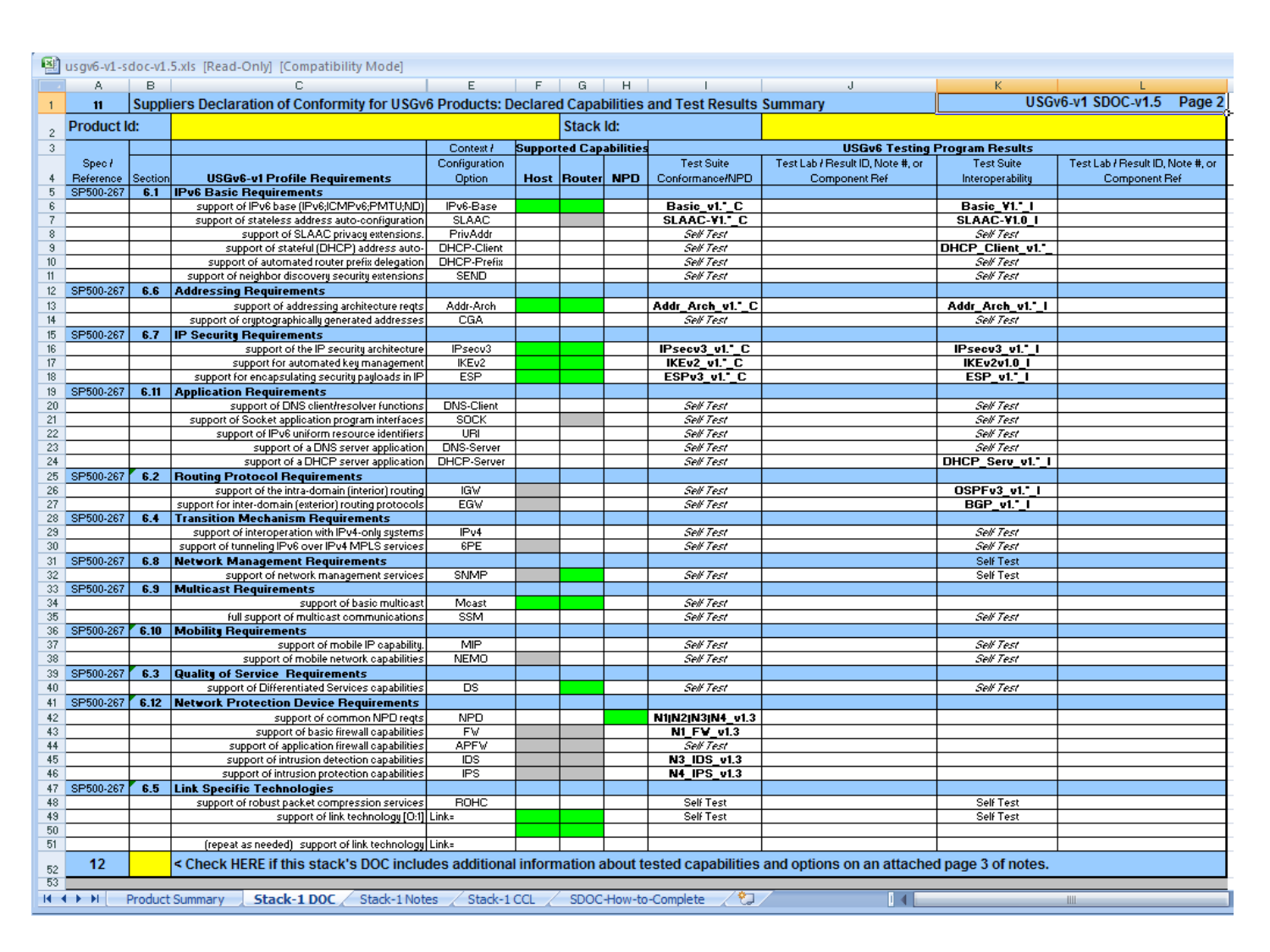# Our Strategy to Bake-In IPv6

- **Develop an 'easy' process and a 'complex' process. Hosts &** Routers/Network Protection Devices
- **Treat the IPv6 capability requirements similar to gathering,** analyzing and approving technical specifications within the various purchasing processes.
- **Acquisition Community can do the following:** 
	- Raise awareness in the acquisition community about the FAR and USGv6 requirements.
	- Ensure IPv6 is considered in all IT equipment acquisition packages and services.
- **IF Community can do the following:** 
	- Alert IT staff of the FAR and USGv6 requirements.
	- Provide guidance for using the USGv6 profile process with DOI and the bureau.
	- Create USGv6 Subject Matter Expert (SME) to assist with network related purchases.
	- Provide justification within SOWs and other acquisition packages (e.g. IPv6 Ready Logo, SDOC, IPv6 statement)
- ESN is gathering SDOCs for our TIC Gateways and infrastructure.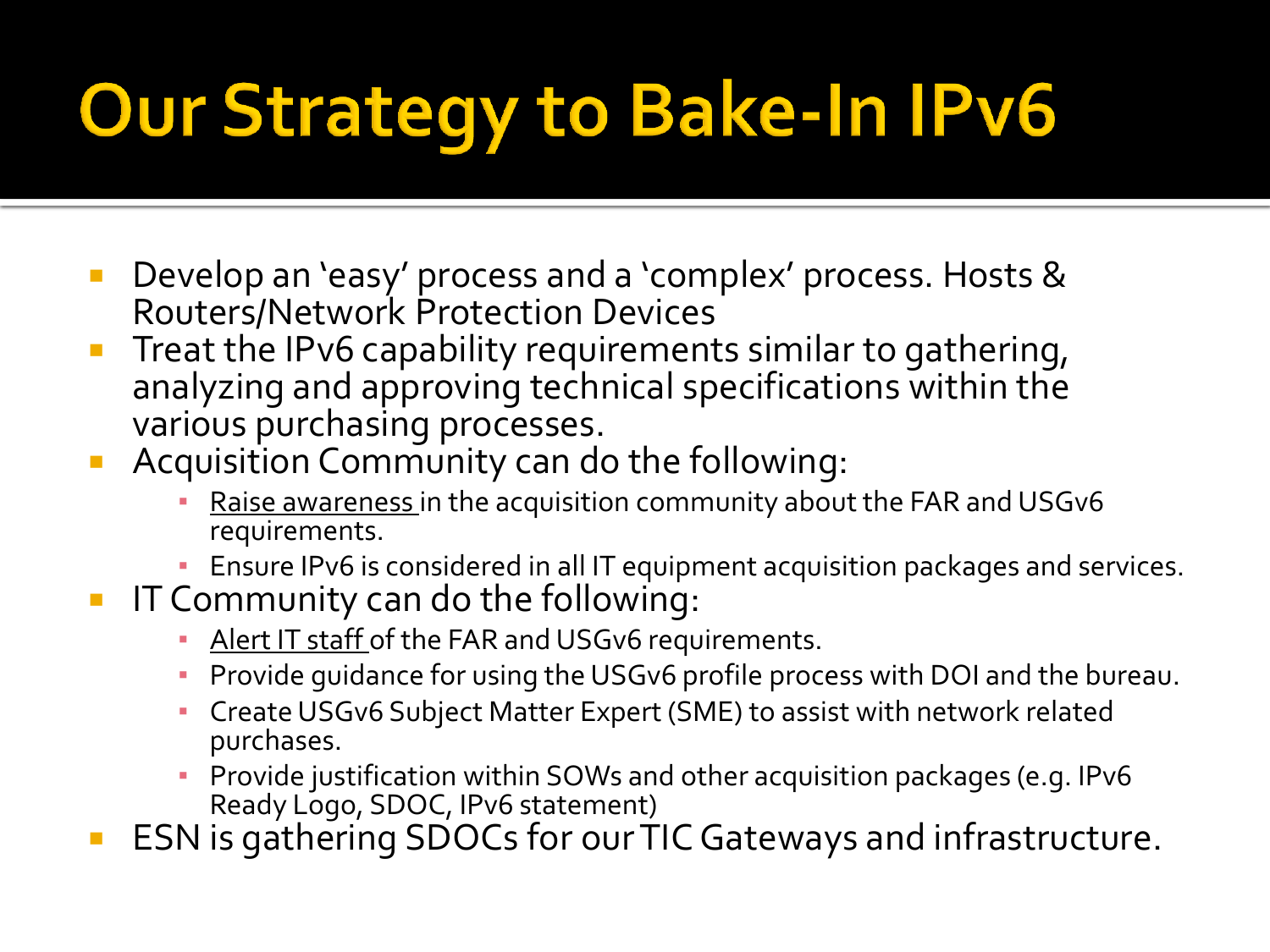#### **Definitions used by our agency**

- Customer originates the purchase and has the needs requirements.
- Contracting Official conducts the acquisition
- **ESN Lab staff in the Enterprise Services** Network lab assigned to IPv6 acquisition support
- **Vendor** entity selling the equipment
- Test Lab certified IPv6 Test Lab or Department of Defense (DoD) lab
- **ESN Manager Enterprise Services Network** Manager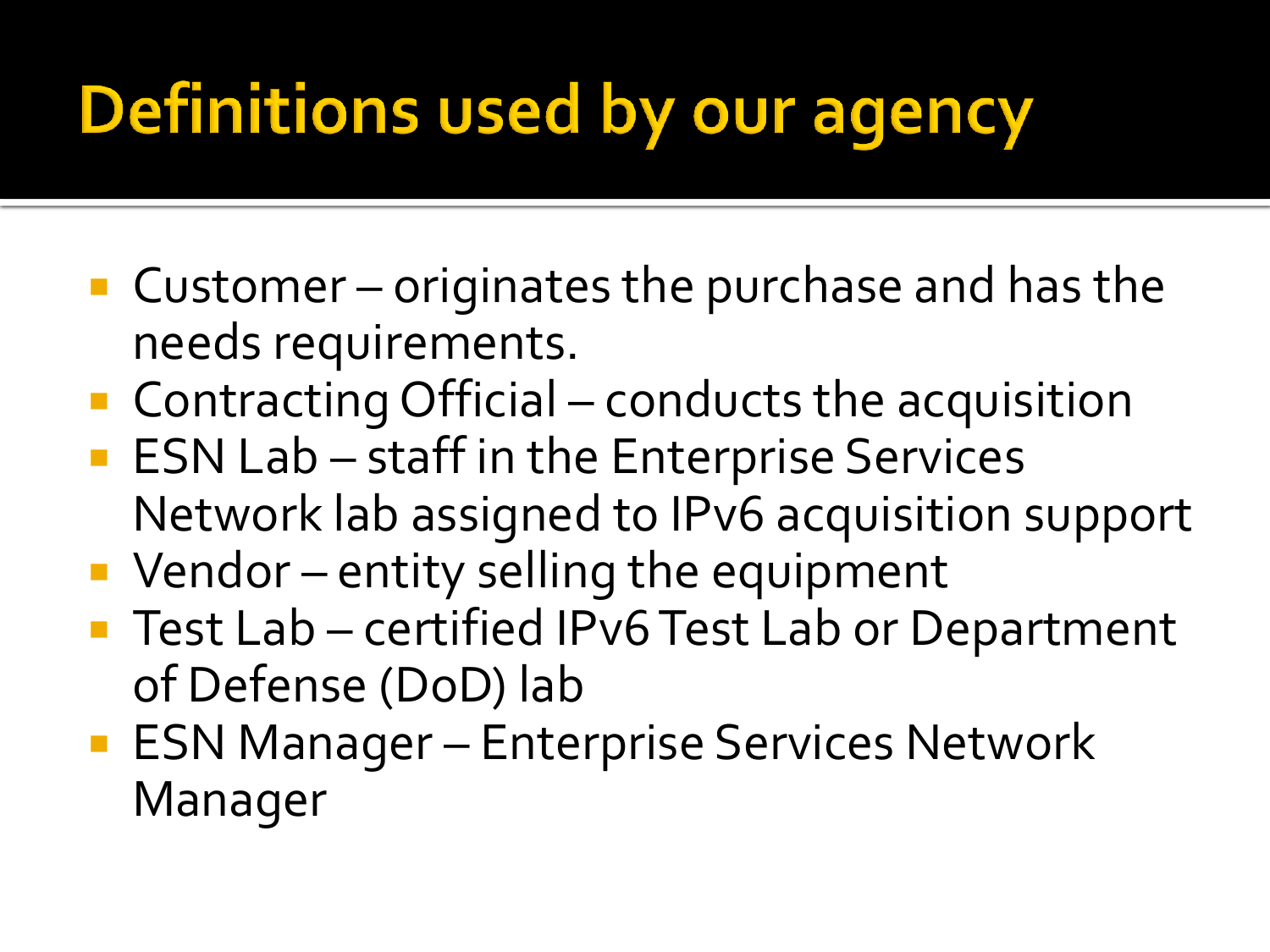

**IPv6 Acquisition Process** 

Version 1.0 25 July 2011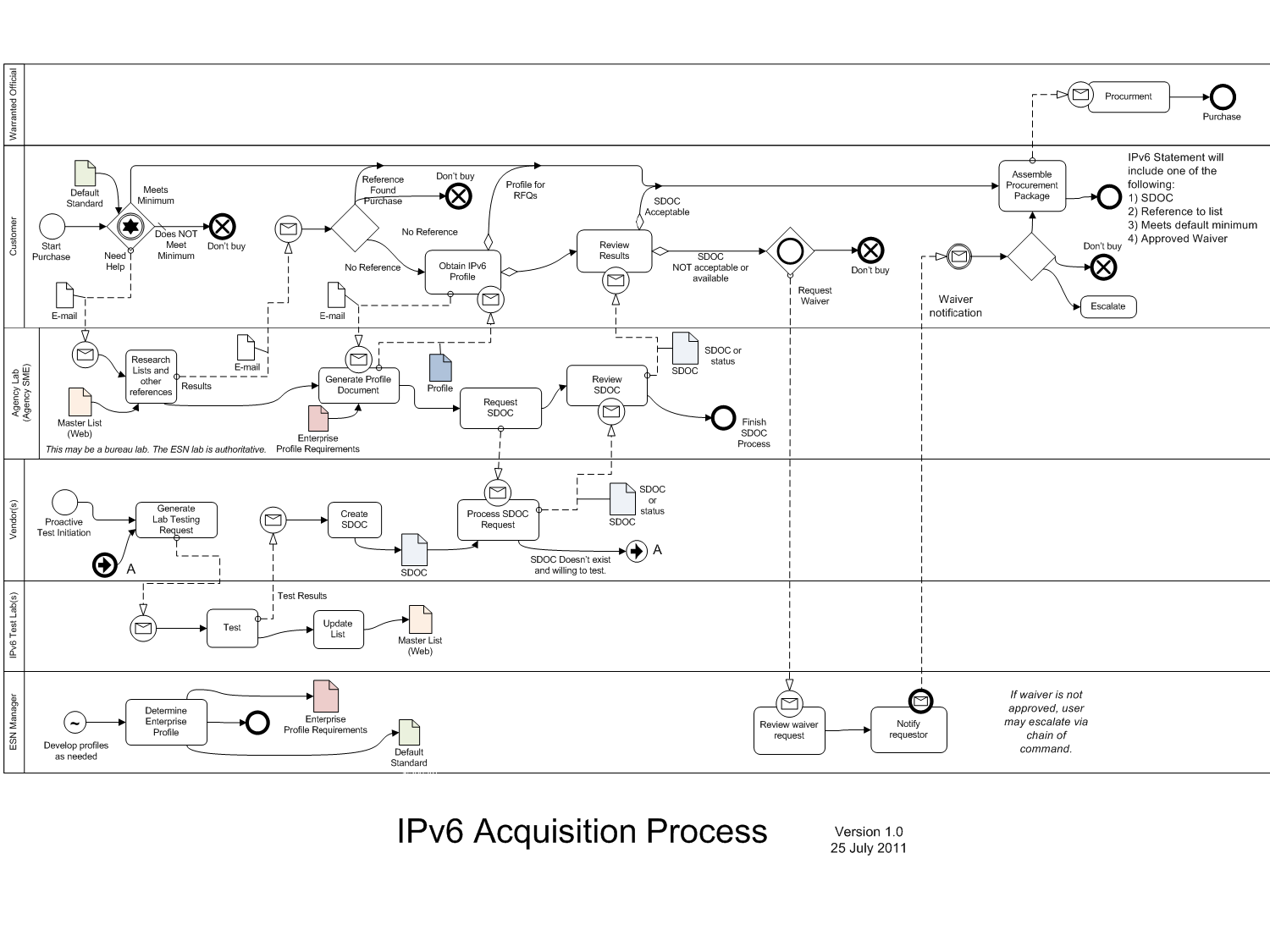### **Customer Responsibilties**

- **Originates the purchase and needs requirement.**
- **Ensures the equipment meets DOI IPv6 requirements.**
- **Provides backup documentation for procurement packages.**
- **For Host purchases:** 
	- Host purchases include the following:
		- **Desktops, laptops and other computers**
		- Handheld network devices such as bar code readers, etc.
		- Printers, scanners and other typical networkable accessories
	- DOI accepts one of the following proofs :
		- **·** IPv6 Ready Logo
		- Vendor statement
		- SDOC (Suppliers Document of Conformance)
- **For Router/Network Protection Device purchases:** 
	- Router/NPD purchases include the following:
		- Routers, Switches, WAN accelerators, proxies
		- Network Protection Devices (NPD) such as firewalls, intrusion detection systems, sniffers, etc.
	- Work with the ESN lab to obtain the USGv6 profile and SDOC
- **EXPLOSED EXTENCIPY CUSTOM CONTEX IN A CUSTOM EXT** Customer may use micro-purchase procedures to procure IPv6 compatible products and must ensure the product meets DOI IPv6 specifications.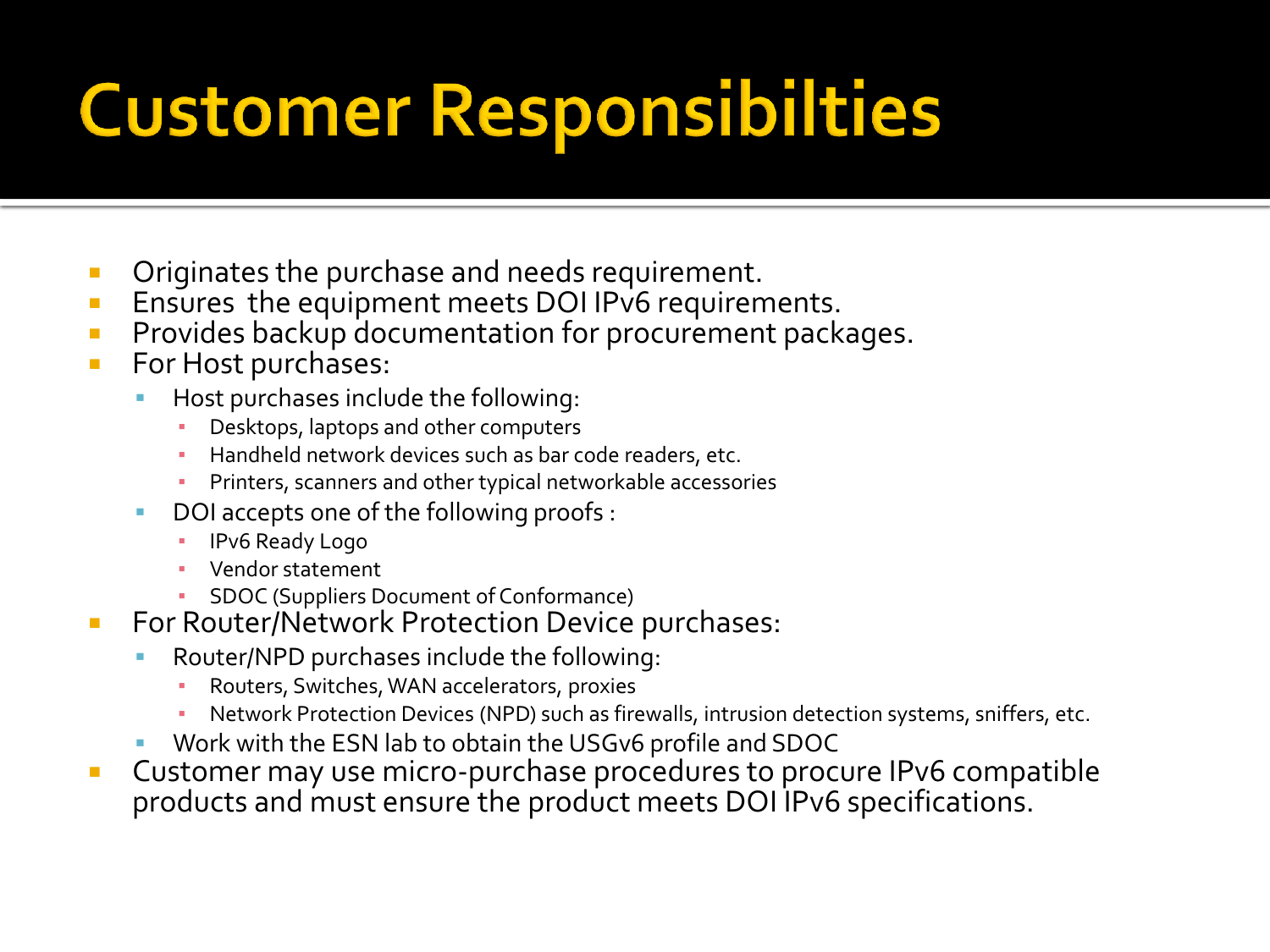# **Contracting Responsibilities**

- **E** Ensure package contains the IPv6 certification.
- **For host purchases, such as PCs and other network peripherals, the** devices must meet DOI's minimal IPv6 profile requirements. Proof is one of the following:
	- **SDOC declaring basic IPv6 functionality**
	- **Reference to IPv6 Ready program**
	- Reference to a list which indicates the device was successfully tested. The list must be from a certified IPv6 independent testing lab, DoD lab or DOI.
- **For router/NPD purchases, which includes equipment such as routers,** switches, WAN accelerators, must meet DOI's advanced profile. Proof must include the following:
	- SDOC or reference to SDOC
	- Statement that SDOC meets the DOI advanced profile
- **The advanced profile will be developed by the ESN to ensure** compatibility with future IPv6 plans.
- **Competitive procurements must include the following:** 
	- The customer must provide the IPv6 Profile with the procurement package.
	- SDOCs or SDOC references may be provided if they were obtained during market research.
	- The warranted official must obtain SDOCs from the vendor.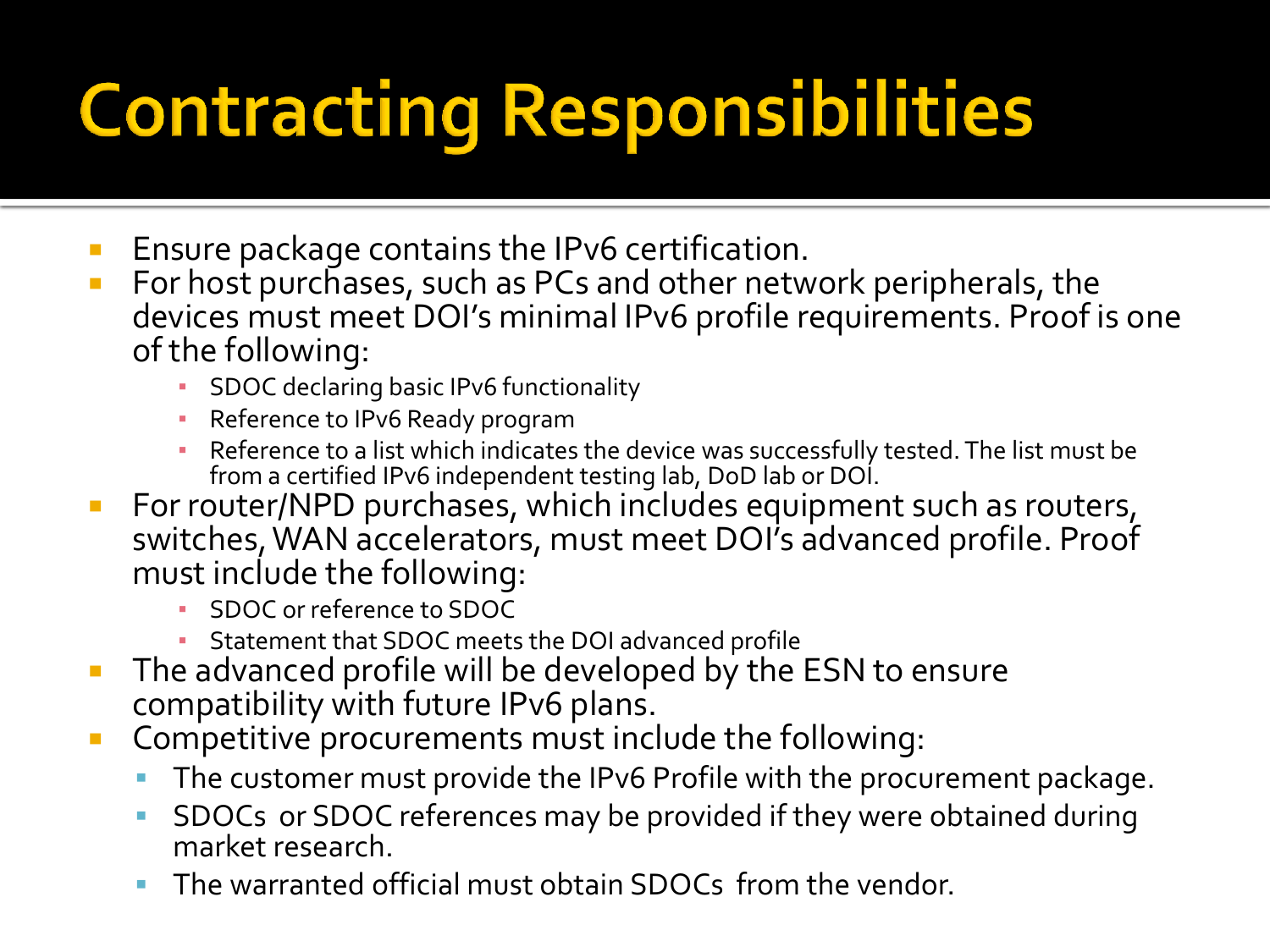# **ESN Lab Responsibilities**

- **Provide Subject Matter Expert (SME) support for all ESN related** acquisitions such as new firewalls or other Network Protect Devices used to provide ESN services.
- Handles USGv6 related processes, includes obtaining SDOCs from vendors and providing assistance to DOI customers.
- **Provide profiles if needed for larger purchases.**
- Serves as the authoritative USGv6 source within the Department.
- Maintain any DOI IPv6 related lists and make them available via the DOI portal.
- Note Bureaus are encouraged to develop similar subject matter expert capabilities for network related equipment, but must obtain profiles from the ESN to ensure enterprise compatibility.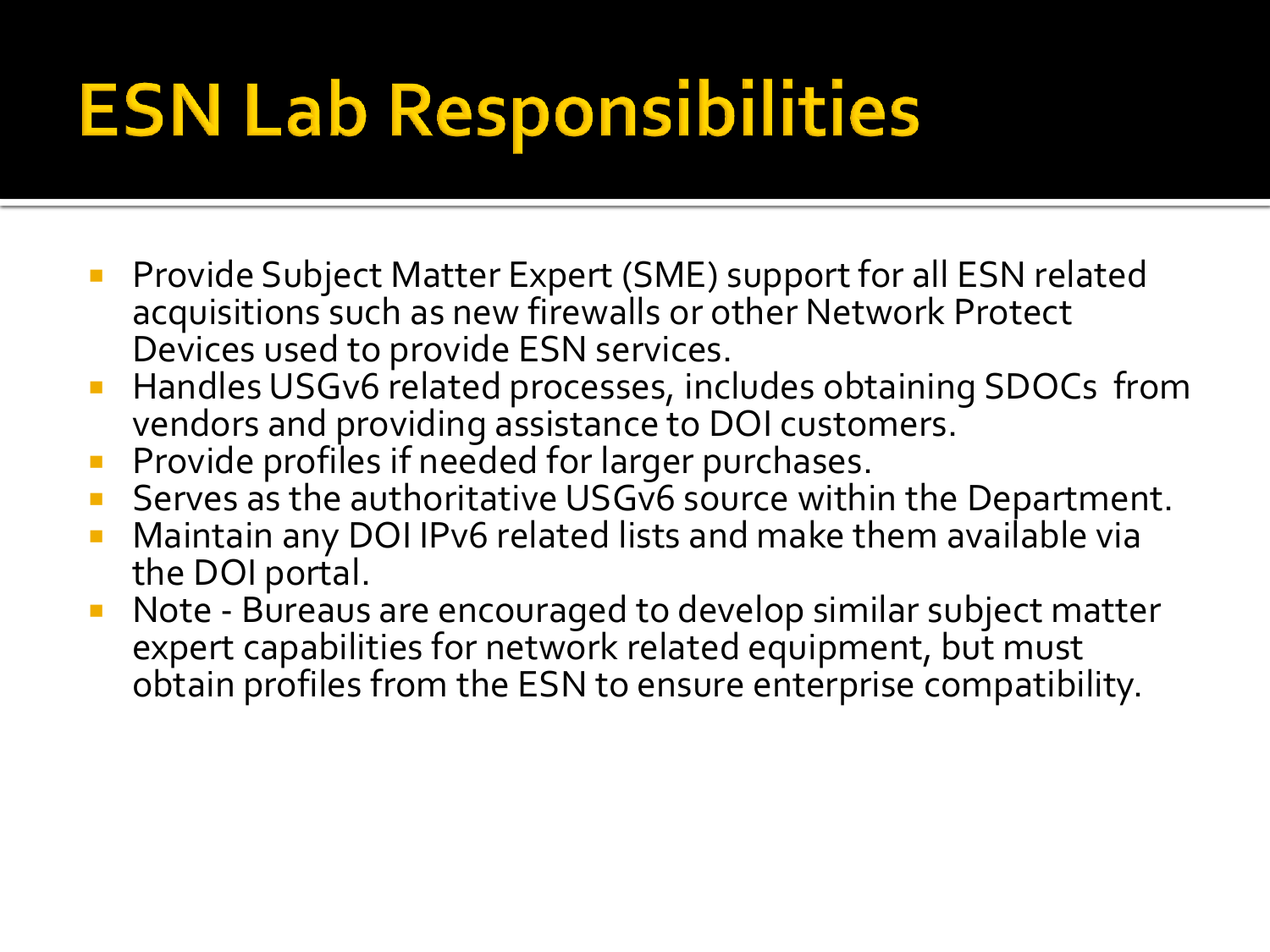# **Define an Exception Process**

- In some rare cases, exceptions may be granted to purchase non-IPv6 capable network equipment.
- **Exceptions may apply in cases such as:** 
	- **Adding IPv6 is cost prohibitive.**
	- **Equipment will not connect to the ESN network either** directly or remotely.
- Submit exception request to the ESN System Manager for review and/or approval.
- **If an exception is rejected, bureaus may elect to** create a bureau POAM until the equipment has acceptable IPv6 capabilities or escalate via the chain of command.